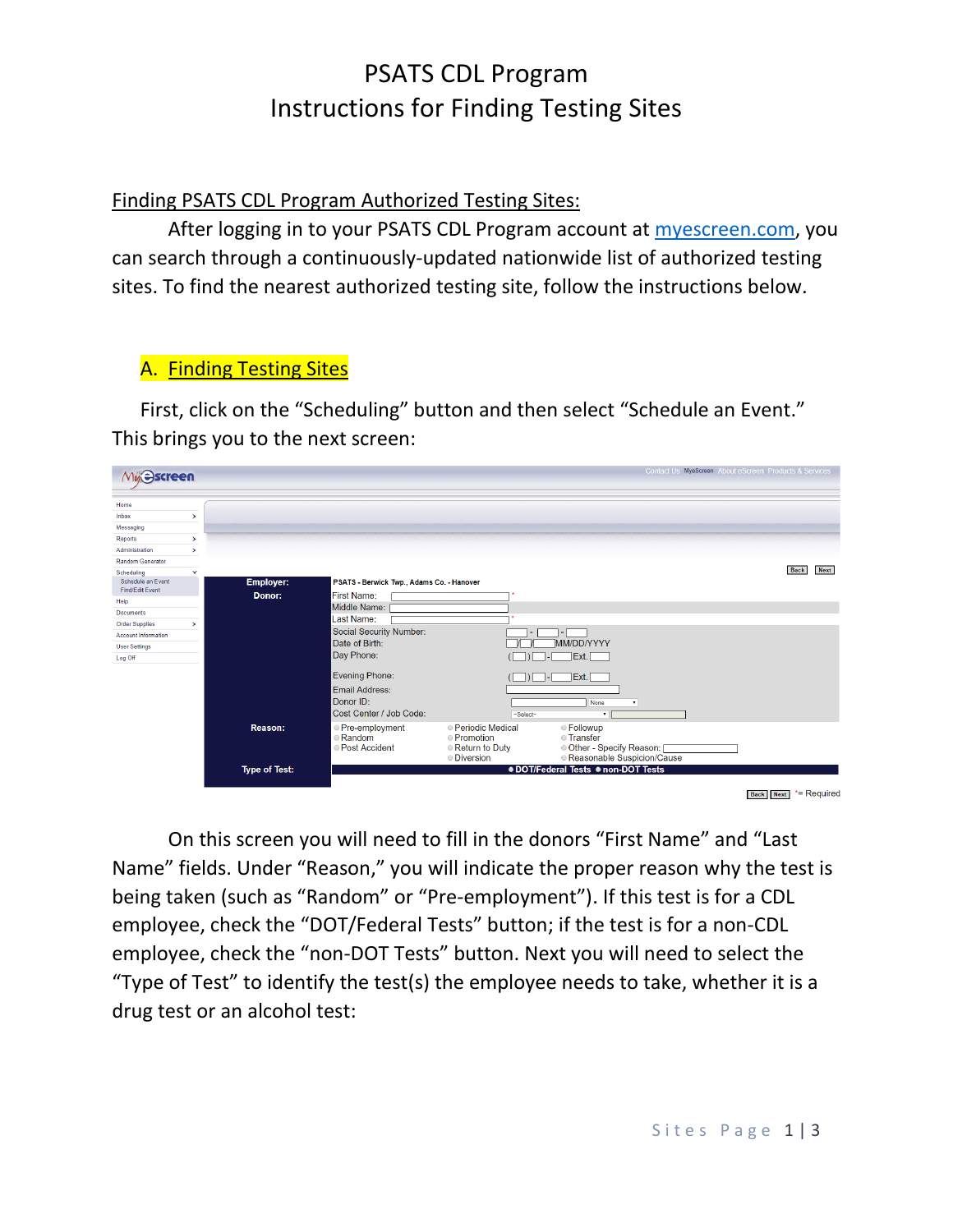# PSATS CDL Program Instructions for Finding Testing Sites

| Muse Screen                          |               |                                                                         |                                                                                               | Contact Us MyeScreen About eScreen Products & Services |  |  |  |
|--------------------------------------|---------------|-------------------------------------------------------------------------|-----------------------------------------------------------------------------------------------|--------------------------------------------------------|--|--|--|
| Home                                 |               |                                                                         |                                                                                               |                                                        |  |  |  |
| Inbox                                | $\,$          |                                                                         |                                                                                               |                                                        |  |  |  |
| Messaging                            |               |                                                                         |                                                                                               |                                                        |  |  |  |
| <b>Reports</b>                       | $\rightarrow$ |                                                                         |                                                                                               |                                                        |  |  |  |
| Administration                       | $\rightarrow$ |                                                                         |                                                                                               |                                                        |  |  |  |
| <b>Random Generator</b>              |               |                                                                         |                                                                                               | <b>Back</b><br><b>Next</b>                             |  |  |  |
| Scheduling                           | v             | Employer:                                                               | PSATS - Berwick Twp., Adams Co. - Hanover                                                     |                                                        |  |  |  |
| Schedule an Event<br>Find/Edit Event |               | Donor:                                                                  | <b>First Name:</b><br>First                                                                   |                                                        |  |  |  |
| Help                                 |               |                                                                         | Middle Name:                                                                                  |                                                        |  |  |  |
| <b>Documents</b>                     |               |                                                                         | Last Name:<br>Last                                                                            |                                                        |  |  |  |
| <b>Order Supplies</b>                | >             |                                                                         | Social Security Number:                                                                       |                                                        |  |  |  |
| <b>Account Information</b>           |               |                                                                         | Date of Birth:<br>MM/DD/YYYY                                                                  |                                                        |  |  |  |
| <b>User Settings</b>                 |               |                                                                         | Day Phone:                                                                                    |                                                        |  |  |  |
| Log Off                              |               |                                                                         | Ext.                                                                                          |                                                        |  |  |  |
|                                      |               |                                                                         | <b>Evening Phone:</b><br>Ext.                                                                 |                                                        |  |  |  |
|                                      |               |                                                                         | <b>Email Address:</b>                                                                         |                                                        |  |  |  |
|                                      |               |                                                                         | Donor ID:                                                                                     |                                                        |  |  |  |
|                                      |               |                                                                         | <b>None</b><br>$\pmb{\mathrm{v}}$<br>Cost Center / Job Code:                                  |                                                        |  |  |  |
|                                      |               |                                                                         | ~Select~<br>$\mathbf{v}$                                                                      |                                                        |  |  |  |
|                                      |               | Reason:                                                                 | · Periodic Medical<br><b>Eollowup</b><br>● Pre-employment                                     |                                                        |  |  |  |
|                                      |               |                                                                         | · Random<br><b>Promotion</b><br><b>Transfer</b><br>Other - Specify Reason:<br>● Post Accident |                                                        |  |  |  |
|                                      |               |                                                                         | Return to Duty<br>Reasonable Suspicion/Cause<br><b>O</b> Diversion                            |                                                        |  |  |  |
|                                      |               | <b>Type of Test:</b>                                                    | <b>ODOT/Federal Tests . non-DOT Tests</b>                                                     |                                                        |  |  |  |
|                                      |               |                                                                         | DOT urine collection for drug test<br>DOT Breath alcohol test                                 |                                                        |  |  |  |
|                                      |               |                                                                         |                                                                                               |                                                        |  |  |  |
|                                      |               |                                                                         | <b>Please select a Regulation</b>                                                             |                                                        |  |  |  |
|                                      |               |                                                                         | <b>OFTA</b><br>● FAA                                                                          |                                                        |  |  |  |
|                                      |               |                                                                         | ● FMCSA ● PHMSA                                                                               |                                                        |  |  |  |
|                                      |               |                                                                         | <b>OUSCG</b><br>$e$ FRA                                                                       |                                                        |  |  |  |
|                                      |               |                                                                         |                                                                                               | *= Required<br><b>Next</b><br><b>Back</b>              |  |  |  |
|                                      |               |                                                                         |                                                                                               |                                                        |  |  |  |
| Ξi<br>$\circ$<br>⊞                   | e<br>a.       | w<br>$\circ$ $\overline{\bullet}$<br>$x \equiv$<br>$\infty$<br><b>Q</b> |                                                                                               | 2:31 PM<br>8 へ 全 目 (1)<br>帋<br>2/27/2019               |  |  |  |

The "Regulation" field will automatically be filled in. Then hit the "Next" button, which will bring up the site selection page:

| Mu <sub>b</sub> ascreen    |   | Contact Us MyeScreen About eScreen Products & Services                         |
|----------------------------|---|--------------------------------------------------------------------------------|
| Home                       |   |                                                                                |
| Inbox                      | ⋋ |                                                                                |
| Messaging                  |   |                                                                                |
| Reports                    | > |                                                                                |
| Administration             | ⋋ |                                                                                |
| <b>Random Generator</b>    |   | <b>Show Default Clinics</b><br><b>Back</b>                                     |
| Scheduling                 |   |                                                                                |
| Schedule an Event          |   | <b>Clinic Search Range:</b>                                                    |
| Find/Edit Event            |   | <b>Address</b><br>State/Province: - Choose -<br>City:<br>▼ Postal Code:<br>┱╾═ |
| Help                       |   | Search<br><b>Distance</b><br><b>Miles</b><br>$\mathbf{v}$                      |
| <b>Documents</b>           |   |                                                                                |
| <b>Order Supplies</b>      | s | No clinics found. Please try a different search criteria.                      |
| <b>Account Information</b> |   |                                                                                |
| <b>User Settings</b>       |   |                                                                                |
| Log Off                    |   |                                                                                |

Here you will enter your ZIP code in the "Postal Code" box, enter "60" in the "Distance" box, then hit the "Search" button, which will bring up a list of all testing sites within 60 miles of your ZIP code. You can choose to go to any of the sites listed. Any "out-of-network" site will have a "red" button as shown below.

We suggest at least calling the preferred site to ask about scheduling an appointment for testing your employee(s).